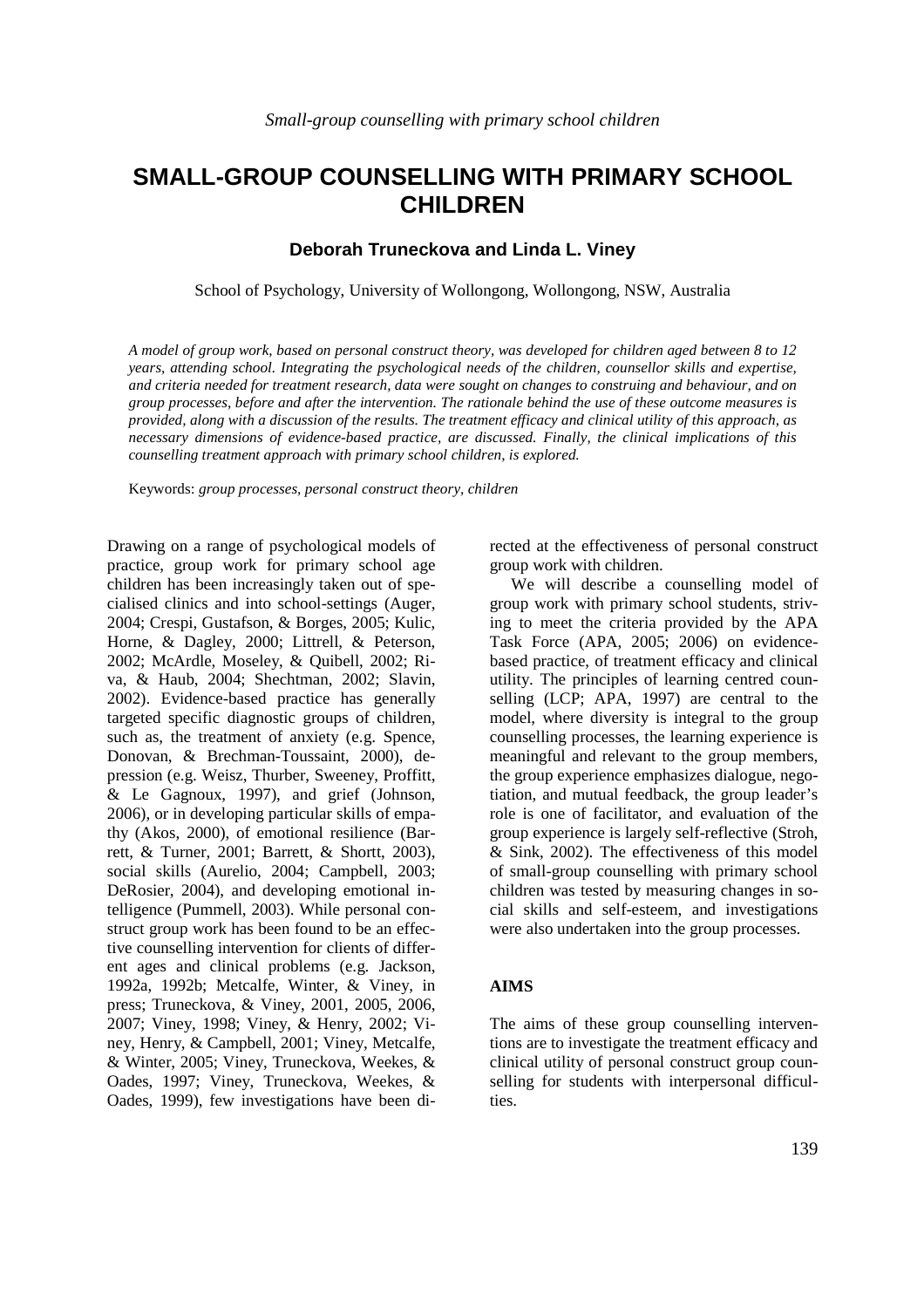- 1. to explore the changes in social skills and self-esteem of students participating in group counselling.
- 2. to inquire into the processes of personal construct group counselling.

# **HYPOTHESIS**

## **Individual Changes**

#### *Changes in social skills*

After group counselling, there will be an increase in effective social skills as reported by the students, and their teachers.

#### *Changes in self-esteem*

After group work, there will be an increase in self-esteem as reported by the students.

#### **Group processes**

After each group counselling session and at Time 2, the group members will indicate that they felt in the groups that:

- a) others listened to them
- b) they belonged
- c) they were understood
- d) they became stronger in themselves
- e) they became more self-confident.

# **METHOD**

#### **Participants**

Fifteen students attending three government primary schools in New South Wales, Australia, have participated in small group work. The students, three girls and twelve boys aged between 8 years to 11 years (M=9.93 years, S.D.=1.73), were representative of the range of students in their school population, and of other students

attending primary schools in the region (Department of School Education, 2006). The demographic data for the participating students reported 40% from intact families, 53% from sole parent or blended families, 7% were in care, and no children identified themselves as Aboriginal or speaking a language other than English.

The students were referred by their teachers in consultation with their parents/carers. The students were described by their teachers and parents as demonstrating poor social skills resulting in either frequent conflict with peers, or socal isolation from peers. Informed consent was gained from the participants, and their parents/carers, the group work being offered as a positive way to make some helpful changes in the student's behaviour at school. The first author was the group leader for all groups. Monthly clinical supervision took place.

## **Group work**

Counselling service in the three participating schools was on a weekly basis for one school, and a fortnightly basis for the two other schools. Accordingly, the group work was conducted on a weekly or fortnightly basis, for 30 minutes or 45 minutes respectively. Each of the five groups of 3 students were closed, and the number of sessions ranged from 9 to 33 sessions (refer Table 1). The psychological intervention was based in personal construct theory, also drawing on an analytic approach (Cousens, 1999), where therapeutic space and containment are maintained by a structured group environment. With general goals of improving social and communication skills, the overall theme was of listening and trying to understand what the other member was saying. The group rules were: maintain confidentiality, each person has their own point of view, we need to listen to each other, we try to get along with each other, and we avoid interrupting others (Truneckova & Viney, 2007).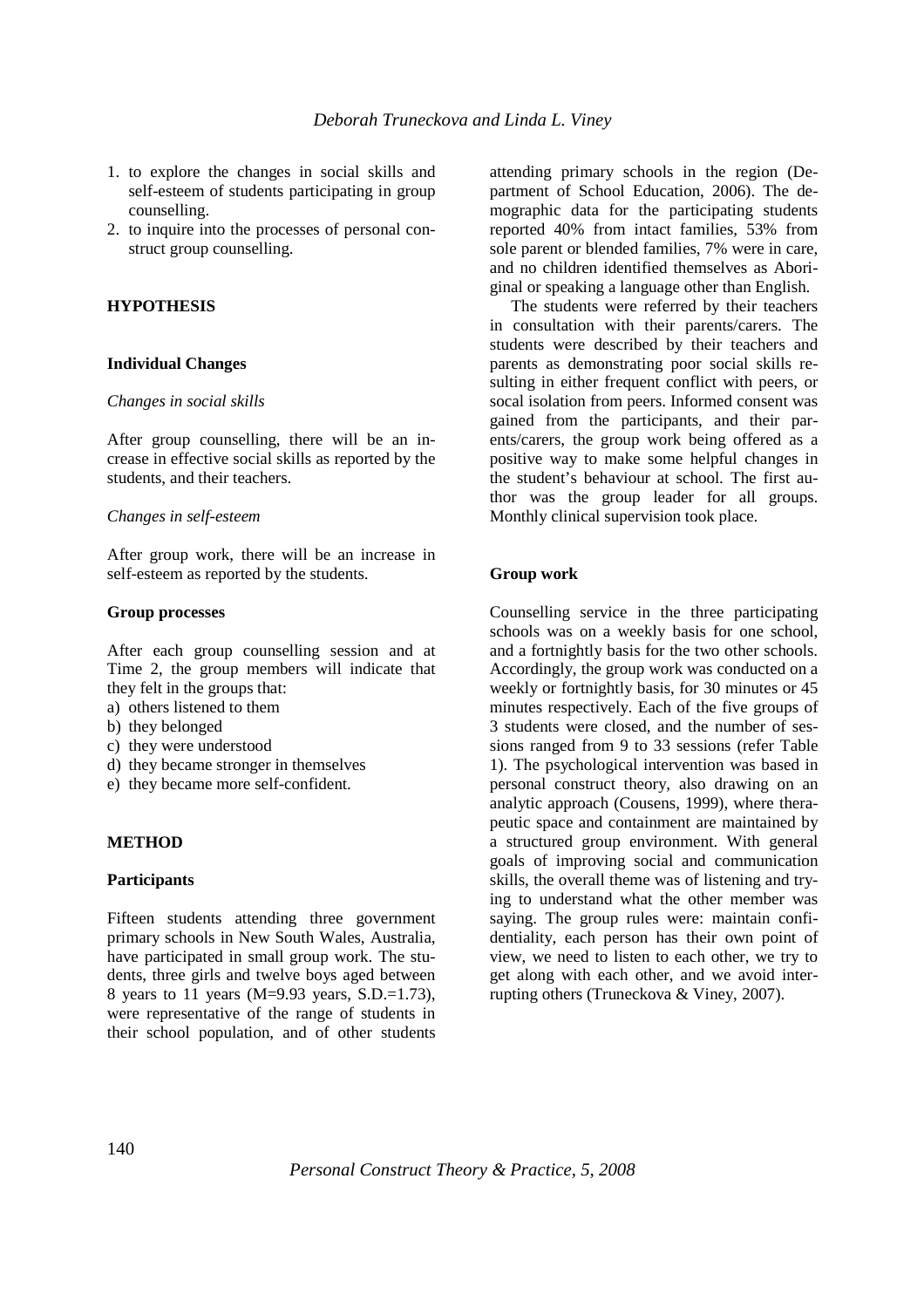| Group | Age (years) | Gender | Frequency of | Number of | Duration of |
|-------|-------------|--------|--------------|-----------|-------------|
|       |             |        | group        | sessions  | group       |
|       |             |        |              |           | (months)    |
|       | $8-9$       | boys   | fortnightly  |           |             |
| 2.    | $9-10$      | boys   | fortnightly  | 10        |             |
| 3.    | $9-11$      | girls  | weekly       | 33        |             |
| 4.    |             | boys   | weekly       | 26        | 10          |
|       | 10-11       | boys   | fortnightly  |           |             |

Table 1. *Description of the group work interventions* 

As goal setting is integral to process and effectiveness (Stroh & Sink, 2002), eight working goals were developed (Kelly, 1991a; 1991b), and used to evaluate the group processes through the Group Session Evaluation. The themes incorporated in the goals were: to provide confirmation; to facilitate a sense of belonging and a sense of feeling understood; to develop trust; to share meanings; to formulate hypotheses and design experiments leading to change in meanings; to explore similarities and differences in and outside the group; to apply group experiences to everyday situations; and to grow in self-esteem.

The group work began with the participants filling in the top section of their session evaluation sheet, then telling news, and asking questions of the news-giver, followed by the members taking part in the group activity, and reporting on the group activity to the group, and finally the members completing the session evaluation sheet. Depending on the group members' abilities to articulate their feelings and thoughts, the group activity focused on either a verbal or nonverbal task(s). The structure of the group activity for each session, involved each participant being the group leader, and as the group leader for that session they would choose the theme for the activity such as friendly/unfriendly, playing together/fighting, and they would also choose the medium to be used, for example 'play doh', drawing, painting, craft, turn-taking games. As group leader, they would then report on the group's achievement(s), and lead the discussion of the theme being tested through their activities.

#### **Outcome measures**

#### *Measures to assess change*

Three measures were used to assess individual change, the Social Skills Rating System (SSRS), the Self Image Profiles (SIP), and the Coopersmith Self-Esteem Inventories (CSEI). All measures when administered, were read aloud to each child.

#### *Instruments*

The Social Skills Rating System, (SSRS) (Gresham & Elliott, 1990) was developed in the United States of America to assess social behaviours of children 3 to 18 years using three rating report forms, parent, teacher, and student, with separate forms for preschoolers, primary age children, and adolescents. The instrument consists of three scales, the Social Skills Scale on all report forms, the Problem Behaviors Scale on the parent and teacher report forms, and the Academic Competence Scale on the teacher report form only. For this group work intervention, the teacher and student forms only were administered.

The reliability and validity of the SSRS has been reported extensively by the authors, reporting high reliability for the total scores across Teacher, Parent and Student Forms. The Teacher Forms showed the highest degree of reliability, internal consistency, coefficients and test-retest correlations ranging from .82 to .95, followed by Parent and Student forms. Several methods were used to test construct validity. Items were found to intercorrelate highly with median internal consistency reliabilities (coefficient alpha) of .90 for Social Skills, .84 for Problem Behaviors, and .95 for Academic Competence on the Teacher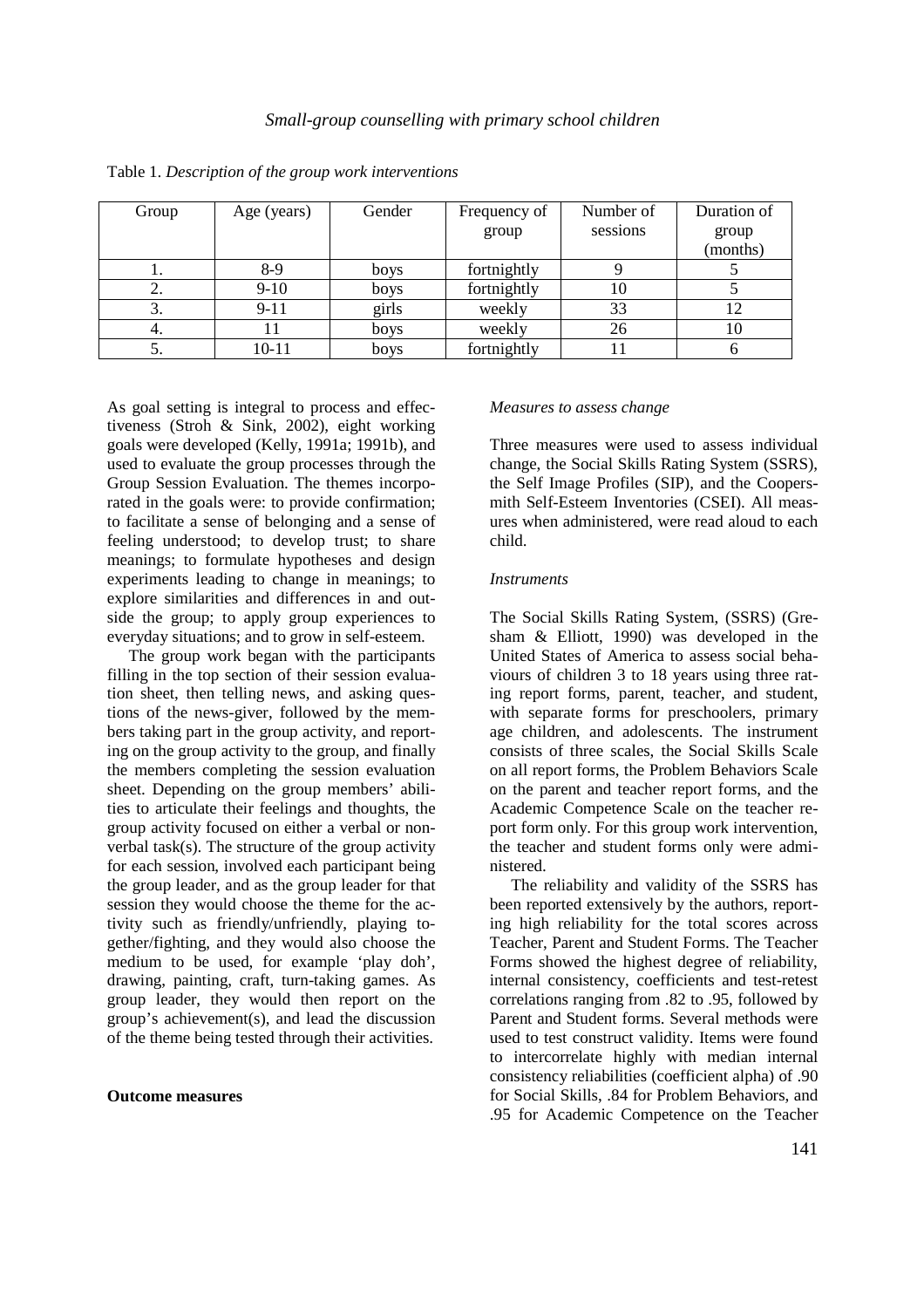Form. While not as high, there was evidence of convergent and discriminant validity across teacher, parent, and student raters (Social Skills total 0.31,  $p<0.001$  for teacher & parent ratings; 0.32 p<.0001 for teacher & student ratings; 0.24 p<.001 for parent & student ratings).

The second measure of individual change was the Self Image Profiles (SIP), a brief self report measure with separate forms for children and adolescents, providing both a visual display of self image and self-esteem. The theoretical rationale behind the development of the profiles is based on the notion of self as a personal construction, the child's sense of self is considered an interpretative act (Butler & Green, 1998). The SIP-C provides a measure of Self Image by asking the child to first rate the 'Actual Self' by indicating 'How I am' against each of the 25 items using a 0-6 Likert type scale. Measures of Self Esteem are achieved by then asking the child to rate the 'Ideal Self' by indicating 'How I would like to be' against the same 25 items using the same Likert scale. The discrepancy scores between 'How I am' and 'How I would like to be' provide an estimate of the child's self-esteem (Butler & Green, 1998; Harter, 1999).

Standardisation and validation of the children's form (SIP-C) involved 513 school children in Leeds, England. Construct validity was determined by comparing the SIP-C with the Self Perception Profile for Children (SPPC) developed by Harter (1985). The significant relationship  $(p<.01)$ , between the two measures indicated the SIP-C self image and self-esteem scores were measuring the same theoretical construct of self identity or concept as the SPPC. Reliability of the SIP-C was explored and self consistency was found for both Positive Self Image and Negative Self Image (p<.01, 2-tailed). Internal consistency using SIP-C intercorrelations showed Positive Self Image largely concerned with 'social', 'academic', 'outgoing', and 'appearance' aspects of self, while Negative Self Image was made up with 'behaviour', and 'emotional' aspects of self (Butler, & Green, 2001).

142 The third measure of individual change, the Coopersmith Self Esteem Inventories (CSEI) (Coopersmith, 1981), is a widely used measure of evaluating self-concept (Peterson, 1985; Sewell, 1985), with school-age children and adults. Coopersmith (1967) defined self-esteem as a

personal judgement of worthiness that is expressed in the attitudes children hold of themselves. This instrument, a brief self-report questionnaire, assesses attitude toward one self in general, as well as in social (peers), academic (school), and home (parental) contexts. The child is asked to mark "like me" or "unlike me" on a set of 58 favourable or unfavourable statements about the child. The rationale behind the development of this measure is that the construct of self-concept merges with certain related constructs designated as self-esteem (Coopersmith, 1967, 1981). The reliability, stability, and construct validity of the questionnaire has been supported by considerable research (cited by Coopersmith, 1981).

## *Measures to assess group processes*

The Group Session Evaluation (GSE) (see Table 2), forming part of the structure of the sessions and serving as an overview and review tool at the end of each session, was completed by the group members. Considerable research has been undertaken into the efficacy and effectiveness of psychotherapy (Lambert & Ogles, 2004; Miller, Duncan, & Hubble, 2004), and tools have been developed to measure counselling processes and outcomes. Inspired by these investigations, the GSE was developed to follow and record the group processes and group work outcomes, through the evaluations of the group session by the child. The GSE was designed to investigate the self descriptions of the child, and how the child rated herself or himself in terms of the supplied construct developed from the group work goals.

Table 2: *Group session evaluation*.

NAME:\_\_\_\_\_\_\_\_\_\_\_\_\_\_\_\_\_\_\_\_\_\_\_\_ DATE:\_\_\_\_\_\_\_\_\_\_\_\_\_ SESSION:\_\_\_\_\_\_\_\_\_

Now, I am feeling

and I am thinking

|                                 | Yes |  |
|---------------------------------|-----|--|
|                                 |     |  |
| 1. Today I felt others listened |     |  |

*Personal Construct Theory & Practice, 5, 2008*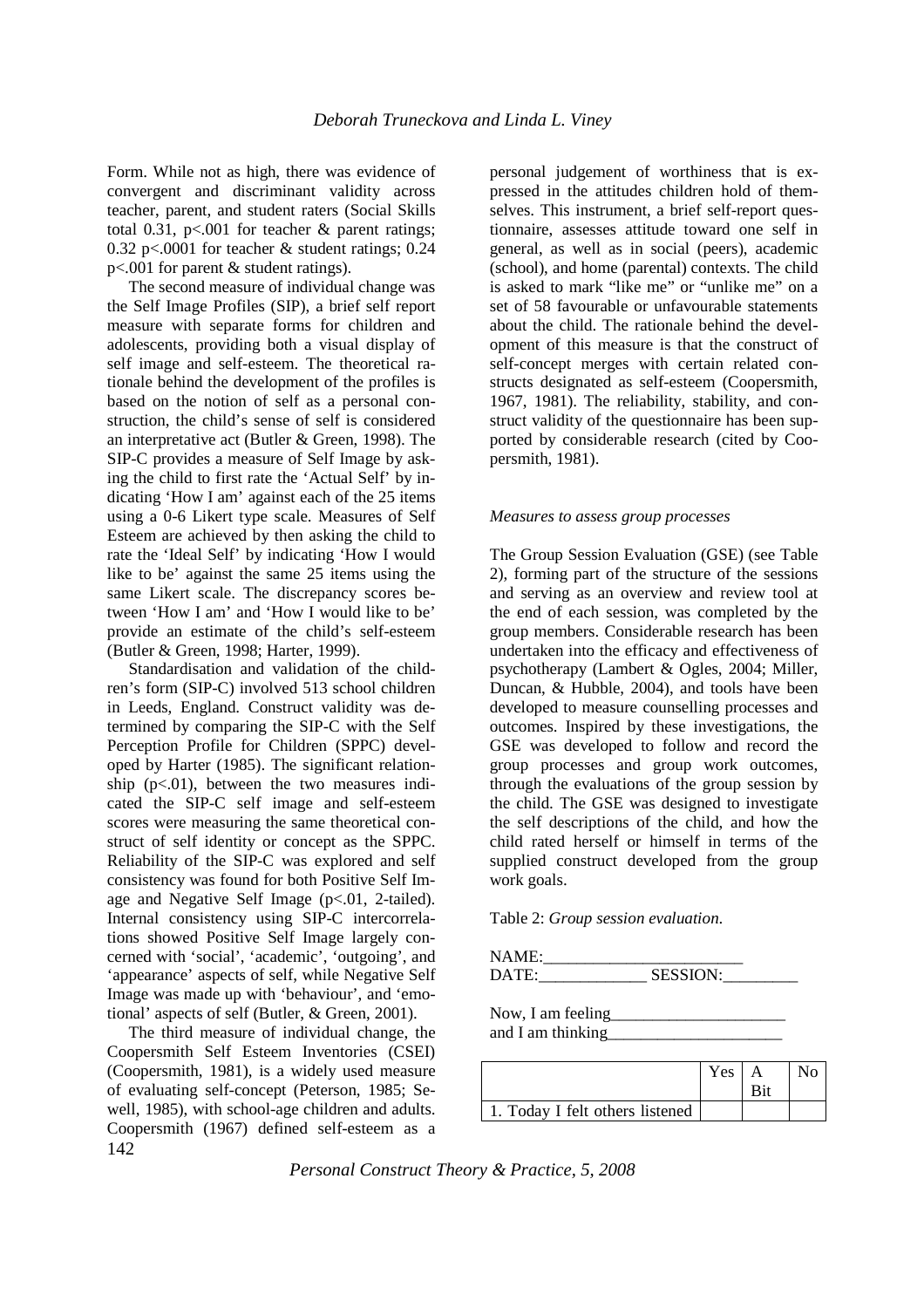| to me.                       |  |  |
|------------------------------|--|--|
| 2. Today I felt others were  |  |  |
| nice to me.                  |  |  |
| 3. Today I understood more   |  |  |
| about me.                    |  |  |
| 4. Today I felt more strong  |  |  |
| about myself.                |  |  |
| 5. Today I felt better about |  |  |
| myself.                      |  |  |

| Now, I am feeling |  |
|-------------------|--|
| and I am thinking |  |

Developed over three years through pilot studies, the current GSE measure has 5 supplied constructs and an ordinal scale of 'Yes', 'A Bit', and 'No'. At the beginning and at the end of the session, the group members were asked to write down how they were feeling and thinking, "Now, I am feeling…and I am thinking…." At the end of the session, they were asked to indicate how they experienced the session by evaluating the session using the supplied constructs.

# **DESIGN**

The data from all the group work interventions were pooled, and there was no examination to determine if there were any differences in outcome measures and group processes between the groups. This decision was taken because of the small size of the sample, and the differences in total number of sessions. A repeated-measures design was used to analyse data collected before the group work began (Time 1), and when the group work ended (Time 2), for each dependent measure, and to test the differences in the means. Descriptive statistics (number of responses, percentages) were calculated, to show the evaluations by the members of the group work process outcomes. The analyses of the data used the total raw scores for the different scales on each of the measures. For the CSEI, the total raw score was only used in the analysis. Currently, data are being collected to evaluate the group work intervention twelve months later (Time 3).

#### **RESULTS**

Retention rates were good (93%), with one member leaving to attend a school in another region.

#### **Changes in Social Skills**

The data from the SSRS were analysed at Time 1and Time 2 using the Paired Samples Tests. While there was a significant increase in Social Skills reported by the teachers  $(t= 2.188, p<$ 0.025, one-tailed), a small to medium effect size of 0.4 (Time 1, M= 86.9, S.D.= 8.62; Time 2,  $M = 90.6$ , S.D. $= 10.52$ ), the students, however, did not report a significant increase. The data from the SSRS-Teacher also reported a significant decrease by the students in Problem Behaviors ( $t=1.136$ ,  $p< 0.10$ , one-tailed), with a medium effect size of 0.6 (Time 1,  $M= 120.4$ , S.D.= 9.01; Time 2, M= 114.9, S.D.= 12.81). The data from the SSRS-Teacher on Academic Competence, reported a small increase in academic performance by the students.

#### **Changes in Self-Esteem**

143 The Paired Samples Test was used to analyse each of the eleven scores provided by the data of the SIP-C. The participants reported a significant increase in Positive Self Image (*t*= 1.372, p< 0.10, one-tailed), a small to medium effect size of 0.3 (Time 1, M= 46.4, S.D.= 14.95; Time 2,  $M = 50.1$ , S.D. $= 12.18$ ), and a significant decrease on Negative Self Image (*t*= 1.529, p< 0.10, one-tailed), a medium effect size of 0.5 (Time 1, M= 38.8, S.D.= 13.11; Time 2, M=  $32.4$ ,  $S.D.= 17.04$ ). While there was an increase in positive responses on Outgoing (aspect of Self Score), with a 0.4 medium effect size (Time 1, M= 13.3, S.D.= 3.88; Time 2, M= 14.7, S.D.= 4.91), it was not significant. The members also responded with a significant decrease on Resourceful (aspect of Self Score), (*t*= 3.101, p< 0.005, one-tailed), with a very large effect size of 1.24 ( Time 1, M= 5.4, S.D.= 1.45; Time 2,  $M = 3.6$ ,  $S.D. = 2.14$ ), indicating at Time 2, they were not feeling as easily bored as they were at Time 1. The data from the SIP-C also indicated that at Time 2, the participants were 'liking more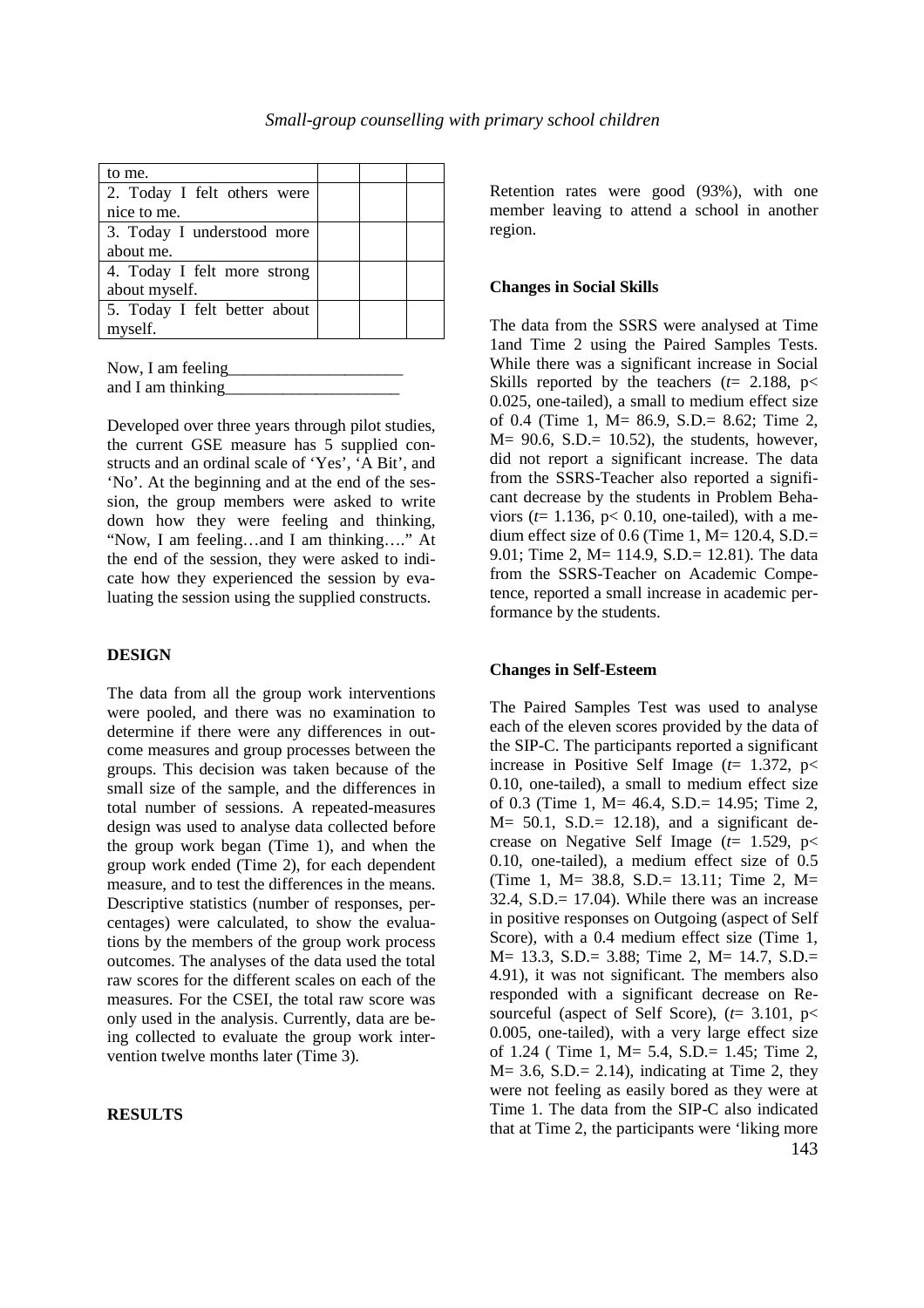the way they looked', Appearance (aspect of Self Score). There was a significant increase (*t*= 2.066,  $p$ < .01, one-tailed), with a moderate effect size of 0.64 (Time 1, M= 3.1, S.D.= 2.02; Time 2, M= 4.4, S.D. =2.06).

The Paired Samples Test was also used to analyse the data from the second tool used to measure changes in self-esteem, the CSEI. There was a significant increase in self-esteem at Time 2 when compared to the self reports at Time 1  $(t= 3.143, p< .005,$  one-tailed), with a large effect size of 0.8 (Time 1, M= 50.8, S.D.=  $16.80$ ; Time 2, M= 64.1, S.D.= 19.41).

# **Changes in Group Processes**

The analysis of the members responses on the GSEs was undertaken by pooling the responses to the two categories 'Yes' and 'A Bit', and comparing these responses over time, first Session of the intervention (First Session), middle Session of the intervention (Middle Session), and last Session of the intervention (Last Session). Percentages were calculated at First Session, Middle Session and Last Session for each of the five constructs (refer Table 3). The analysis of the members' responses (Paired Samples Test) supported the hypotheses, with evaluations ranging from 60-93% of students giving a positive rating on the five supplied constructs at the end of each session. However, the GSE revealed no overall significant increase in positive responses at Time 2 compared to Time 1.

Table 3 *The number and percentages of the group members' evaluations of the group sessions at First Session, Middle Session, and Last Session, Rated as 'Yes/ A Bit', using the Group Session Evaluation.*

| Construct | <b>First Session</b> | Middle Session | <b>Last Session</b> |  |
|-----------|----------------------|----------------|---------------------|--|
|           | %                    | %              | $\%$                |  |
| . .       | 93<br>14             |                | 12                  |  |
| ٠.        | 93<br>14             |                |                     |  |
| . ب       | 60                   | 60             |                     |  |
| 4.        | 10                   | 10             |                     |  |
| ິ.        | $\overline{2}$<br>80 | 10             |                     |  |

# **DISCUSSION**

Personal construct small-group work was found to be effective with primary school students. The results demonstrated that there was an increase in positive social skills as reported by the teachers of the participants. Evidence was also gained from the teachers' reports that the participants after the group work were engaging in fewer problematic behaviours. Together, these measures demonstrate a consistent direction, suggesting the intervention had an overall positive impact. While the teacher's judgements were not blind, this positive direction could also be demonstrating construct validity in the test construction.

Although, the participants themselves only reported a small increase in positive social skills at the completion of the group work, they did report increases on the measures of self image and self-esteem. The participants reported they felt more positive and less negative about themselves after the group work. By identifying themselves more positively after group work, they reported they felt more resourceful, and liked better the way they looked. Supporting these reports of feeling more positive about themselves, were also reports by the participants of positive increases in their self-esteem after the group work. These increases in self-esteem while not consistently reported across all the measures of self-esteem, were significantly strong on one of the measures of self-esteem (CSEI).

While the group evaluation sheets were able to capture the students' immediate positive reac-

*Personal Construct Theory & Practice, 5, 2008*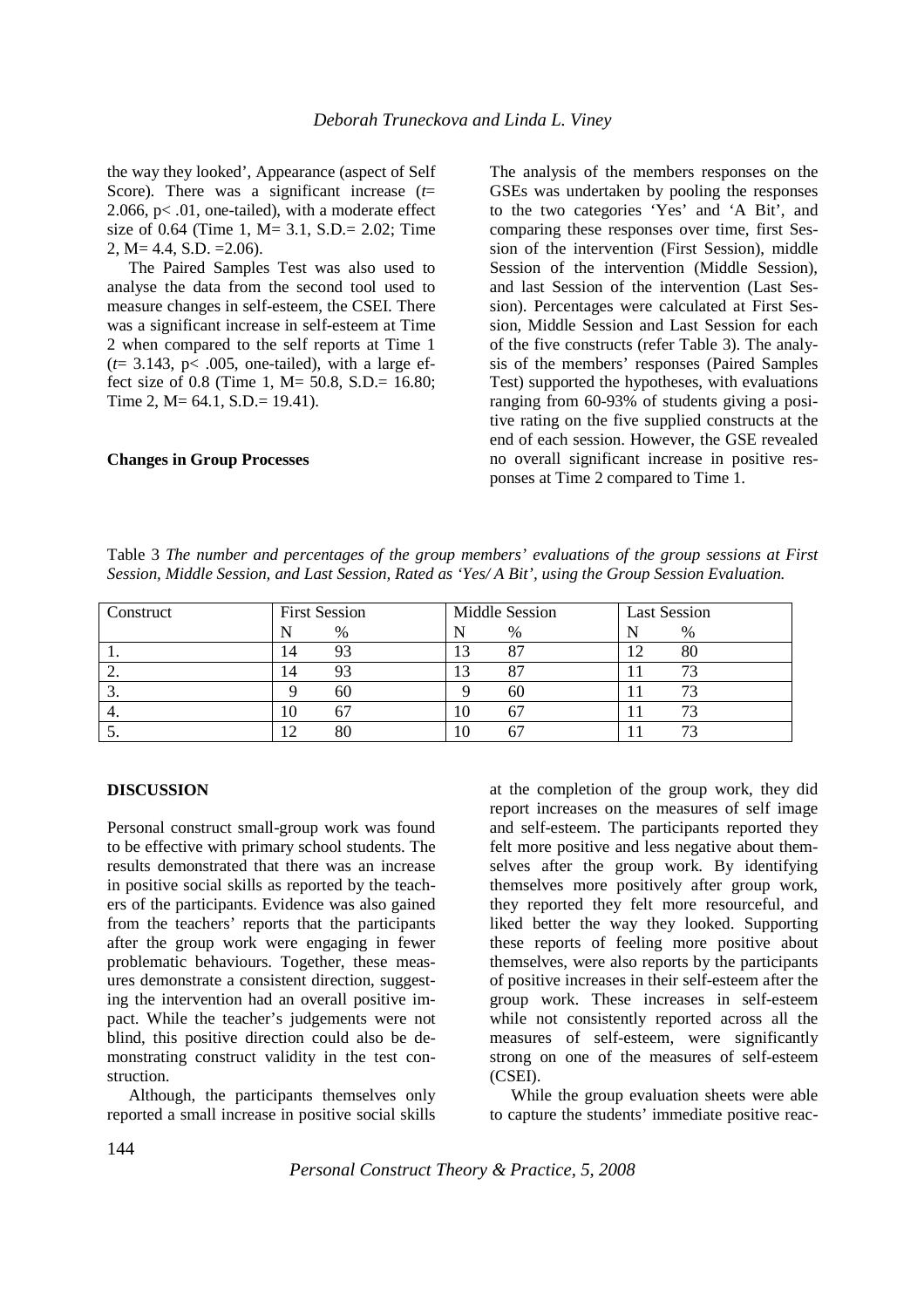tions to the group sessions, they were not able to track the impact, the changes in social skills and self-esteem were possibly having on the group processes. The students' responses indicated that the group sessions on the whole were positive and enjoyable, and most times they felt they belonged to the group and were understood, that the group members listened to them, and they felt stronger in themselves, and more selfconfident.

While the results are encouraging, there are a number of design problems which need to be discussed. One of these problems relates to the population of students. The inequitable gender and age distributions, is one such difficulty, others are the differences in the number of sessions, and the varying lengths of the interventions. Running groups across three different schools also introduces unknown variables which could possibly confound the results. There are also the problems associated with using a model rather than a manualised approach. However, useful data were collected from the group members through the Group Session Evaluation at the end of each session, which provided some validation that the intervention was compatible with the group work goals established by Kelly's (1991b) assumptions of personal construct group psychotherapy. Data collections at Time 3 are not available to provide further support for the effectiveness of the intervention. Finally, the group work intervention has not been compared with other psychological approaches. These design problems influence the power of the findings, the generalisability of the results, and question their representativeness.

# **CLINICAL IMPLICATIONS**

Personal construct small-group work for primary school students was developed to integrate the psychological needs of the students, counsellor skills and expertise, and the criteria needed for treatment research. The clinical implications are that the intervention was able to meet some of the psychological needs of the students, and that the skills and expertise of the group leader were useful and necessary. Over the sessions, the participants increasingly felt they were a valued member of their group, and that their group

would always be there to support them. The clinical implications of these experiences were that the participants found it was 'safe' to talk about their anger and anxieties, and that when they talked, they felt 'better.' They also found that when this happened, they weren't as easily provoked into reacting to others with physical threats and violence. It also led to the participants being able to express themselves more effectively and appropriately, inside and outside their group. The clinical implications of these group processes for group leaders, is the need to provide simultaneously, support for each member, and for the group as a whole. While providing this dual support, leaders also need to model reflexive listening, and provide encouragement for members to experiment, and not 'shy away' from possible changes in themselves, and from changes in the reactions of others to themselves.

The clinical implications are also that this intervention is able to go some way to meeting the criteria for evidence-based practice, leading to improvements in social skills and self-esteem by the members. The approach has been shown to be applicable and a useful intervention in a school setting with primary school age students.

# **CONCLUSIONS**

The research has shown that small-group personal construct counselling is a useful and efficacious intervention, which improves the psychological functioning of primary school students. It is also an approach that can be undertaken in a school setting by the school counsellor. Future investigations are needed to overcome some of the design problems in this research, and to account for other factors which have been shown to contribute to effective interventions, such as, counselling method (Nathan & Gorman, 2002), the counsellor (Wampold, 2001), the counselling relationship (Norcross, 2002), and the client, the students (Bohart & Tallman, 1999). Future focused research and programme evaluation is needed to

endorse evidence-based group interventions with children.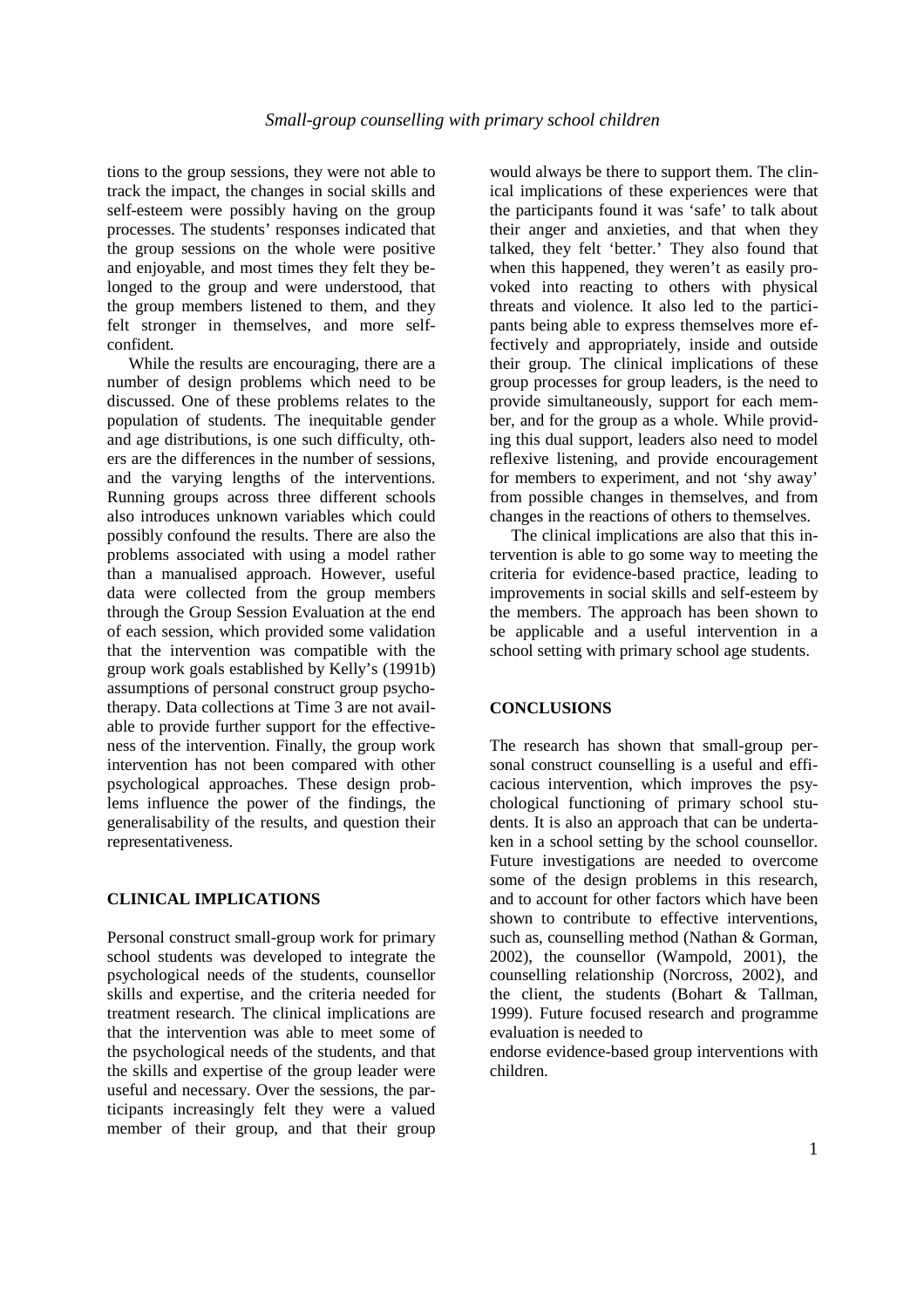#### **REFERENCES**

- Auger, R.W. (2004). Evaluating school-based counselling groups. *School Social Work Journal, 29(1),* 55-69.
- Aurelio, K.J. (2004). A program evaluation of a school-based counselling group for elementary school children. *Abstracts International Section A: Humanities and Social Sciences, 64(9-A),*  3186.
- Akos, P. (2000). Building empathic skills in elementary school children through group work. *Journal for Specialists in Group Work, 25(2),* 214-223.
- American Psychological Association. (1997). *Learner-centered psychological principles: A framework for school redesign and reform.* Washington, DC: Retrieved November 28, 2001, from http://www.apa.org/ed/lcp.html
- American Psychological Association (2006). APA 2005 Presidential Task Force on Evidence-Based Practice. *American Psychologist, 61(4),* 271-283.
- Barrett, P.M., & Shortt, A.L. (2003). Parental involvement in the treatment of anxious children. In A.E. Kazdin, & J.R.Weisz (Eds.), *Evidence-based psychotherapies for children and adolescents* (pp. 101-119). New York: The Guilford Press.
- Barrett, P.M., & Turner, C. (2001). Prevention of anxiety symptoms in primary school children: Preliminary results from a universal school-based trial. *British Journal of Clinical Psychology, 40,*  399-410.
- Bohart, A., & Tallman, K. (1999). *How clients make therapy work: the process of active self-healing.* Washington, DC: American Psychological Association.
- Butler, R.J., & Green, D. (1998). *The child within: the exploration of personal construct theory with young people.* Oxford: Butterworth Heinemann.
- Butler, R.J., & Green, D. (2001). *The self image profiles for children (SIP-C) & adolescents (SIP-A). Manual.* London: The Psychological Corporation Limited.
- Campbell, C. (2003). Student success skills training: An Adlerian approach to peer counselling. *Journal of Individual Psychology, 59(3),* 327-333.
- Coopersmith, S. (1967). *The antecedents of selfesteem.* USA: W.H. Freeman & Co.
- Coopersmith, S. (1981). *SEI. Self-Esteem Inventories.* Palo Alto, CA: Consulting Psychologists Press, Inc.
- Cousens, C. (1999). Therapeutic space and containment in group work with delinquent adolescents. *The Child Psychoanalytic Gazette, 11,* 3-21.
- Crespi, T.D., Gustafson, A.L., & Borges, S.M. (2005). Group counselling in the schools: Consid-

erations for child and family issues. *Journal of Applied School Psychology, 22(1),* 67-85.

- Department of School Education. (2006). *The Department: Statistics and information.* N.S.W., Australia. Retrieved June 12, 2006, from http://www.dse.nsw.edu.au.
- DeRosier, M.E. (2004). Building relationships and combating bullying: Effectiveness of a schoolbased social skills group intervention. *Journal of Clinical Child and Adolescent Psychology, 33(1),*  196-201.
- Gresham, F.M., & Elliott, S.N. (1990). *Social Skills Rating System. Manual.* Circle Pines, MN: American Guidance Service, Inc.
- Harter, S. (1985). *The self perception profile for children: Manual.* Denver, CO: University of Denver.
- Harter, S. (1999). *The construction of the self: a developmental perspective.* New York: Guilford Press.
- Jackson, S.R. (1992a). Self-Characterisations: development and deviance in adolescent construing. In P. Maitland, & D. Brennan (Eds.), *Personal construct theory, deviancy and social work*. (pp. 60- 68). London: Inner London Probation Service/Centre for Personal Construct Psychology.
- Jackson, S.R. (1992b). A PCT therapy group for adolescents. In P. Maitland, & D. Brennan (Eds.), *Personal construct theory, deviancy and social work.* London: Inner London Probation Service/Centre for Personal Construct Psychology.
- Johnson, A.H. (2006). Activities for group work with school-age children; helping teens work through grief. *Social Work with Groups, 29(1),* 82-85. (Original Journal Article, Review).
- Kelly, G.A. (1991a). *The psychology of personal constructs. Volume 1. A theory of personality.* London: Routledge. (Original work published 1955).
- Kelly, G.A. (1991b). *The psychology of personal constructs. Volume 2. Clinical diagnosis and psychotherapy.* London: Routledge. (Original work published 1955).
- Kulic*,* K.R., Horne, A.H., & Dagley, J.C. (2000, August). A comprehensive review of prevention groups for children and adolescents. Paper resented at the annual meeting of the American Psychological Association, Washington, DC.
- Lambert, M.J., & Ogles, B.M. (2004). The efficacy and effectiveness of psychotherapy. In M.J. Lambert (Ed.), *Bergin and Garfield's handbook of psychotherapy and behavior change.* Fifth Edition, (pp. 139-193). New York: Wiley.
- Littrell, J.M., & Peterson, J.S. (2002). Establishing a comprehensive group work program in an elementary school: An in-depth case study. *Journal of Specialists in Group Work, 27(2),* 161-172.

*Personal Construct Theory & Practice, 5, 2008*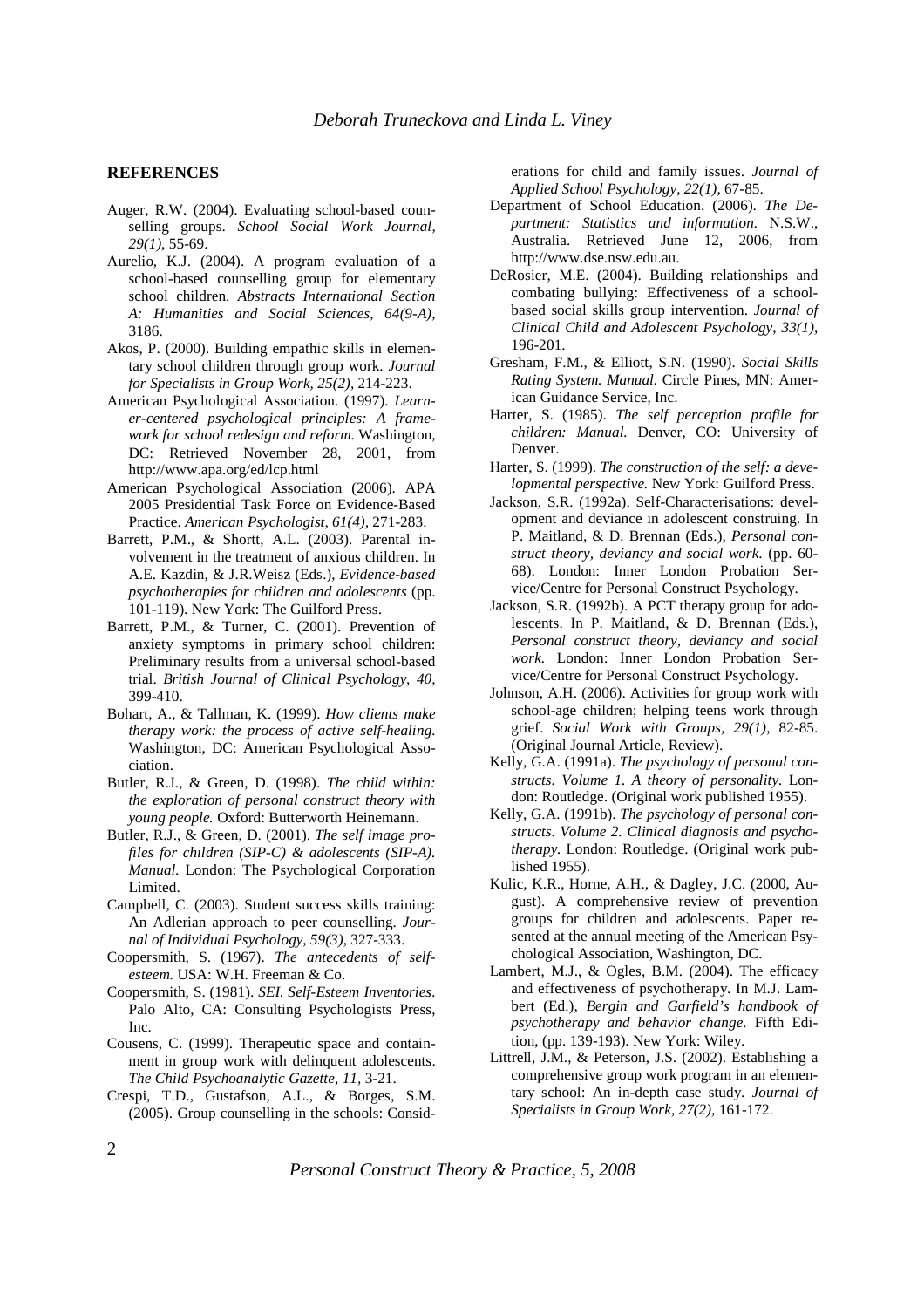- McArdle, P., Moseley, D., & Quibell, T. (2002). School-based indicated prevention: A randomized trial of group therapy. *The Journal of Child Psychology and Psychiatry and Allied Disciplines, 43(6),* 705-712.
- Metcalfe, C., Winter, D., & Viney, L.L. (in press). The effectiveness of personal construct psychotherapy in clinical practice. *Psychotherapy Research.*
- Miller, S.D., Duncan, B.L., & Hubble, M.A. (2004). Beyond integration: the triumph of outcome over process in clinical practice. *Psychotherapy in Australia, 10(2),* 32-41, 73-80.
- Nathan, P.E., & Gorman, J.M. (Eds.). (2002). *A guide to treatments that work.* (2<sup>nd</sup> ed.). London: Oxford University Press.
- Norcross, J.C. (Ed.). (2002). *Psychotherapy relationships that work: Therapist contributions and responsiveness to patient needs.* New York: Oxford University Press.
- Peterson, C. (1985). Review of Coopersmith Self-Esteem Inventories. *Ninth Mental Measurements Yearbooks, Vol.1,* 396-397.
- Pummell, B.L. (2003). Child's play: A case study of the process of an elementary school's therapy group. *Dissertation Abstracts International: The Sciences and Engineering, 64(4-B),* 1913.
- Riva, M.T., & Haub, A.L. (2004). Group counselling in the schools. In J.L. DeLucia-Waack, D.A. Gerrity, C.R. Kalodner, & M.T. Riva (Eds.). *Handbook of group counselling and psychotherapy* (pp. 309-321)*.* Thousand Oakes, CA: Sage Publications Ltd.
- Sewell, T.E. (1985). Review of Coopersmith Self-Esteem Inventories. *Ninth Mental Measurements Yearbook, Vol.1,* 397-398.
- Shechtman, Z. (2002). Child group psychotherapy in the school at the threshold of a new millennium. *Journal of Counseling and Development, 80(3),*  293-299.
- Slavin, R.L. (2002). Operative group dynamics in school settings: Structuring to enhance educational, social, and emotional progress. *Group, 26(4),*  297.
- Spence, S.H., Donovan, C., & Brechman-Toussaint, M. (2000). The treatment of childhood social phobia: the effectiveness of a social skills training-based, cognitive-behavioral intervention, with and without parental involvement. *Journal of Child Psychology and Psychiatry and Allied Disciplines, 41,* 713-726.
- Stroh, H.R., & Sink, C.A. (2002). Applying APA's learner-centered principles to school-based group counselling. *Professional School Counseling, 6(1),* 71-78.
- Truneckova, D., & Viney, L.L. (2001). Can personal construct group work be an effective intervention with troubled adolescents? *Australian Journal of Psychology, 53, 2001 Supplement,* 106.
- Truneckova, D., & Viney, L.L. (2005). Personal construct group work with troubled adolescents. In D.A. Winter, & L.L. Viney (Eds.), *Personal construct psychotherapy. Advances in theory, practice and research* (pp. 271-286)*.* London: Whurr Publishers.
- Truneckova, D.,& Viney, L.L. (2006). Personal construct group work with troubled adolescents. In P. Caputi, H. Foster, & L.L. Viney (Eds.), *Personal construct psychology: New ideas* (pp. 253-270)*.* Chichester, UK: Wiley.
- Truneckova, D., & Viney, L.L. (2007). Evaluating personal construct group work with troubled adolescents. *Journal of Counseling and Development, 85,4,* 450-460*.*
- Viney, L.L. (1998). Should we use personal construct therapy? A paradigm for outcome evaluation. *Psychotherapy, 35,* 366-380.
- Viney, L.L., & Henry, R.M. (2002). Evaluating personal construct and psychodynamic group work with adolescent offenders and nonoffenders. In G.J. Neimeyer, & R.A. Neimeyer (Eds.), *Advances in personal construct psychology. New directions and perspectives.* (pp. 259-294)*.* Westport,CT: Praeger.
- Viney, L.L., Henry, R.M., & Campbell, J. (2001). The impact of group work on offender adolescents. *Journal of Counseling and Development, 79,* 373-381.
- Viney, L.L., Metcalfe, C., & Winter, D.A. (2005). The effectiveness of personal construct psychotherapy: a meta-analysis. In D.A. Winter, & L.L. Viney (Eds.), *Personal construct psychotherapy. Advances in theory, practice and research* (pp. 347-364)*.* London: Wiley.
- Viney, L.L., Truneckova, D., Weekes, P., & Oades, L. (1997). Personal construct group work with school-based adolescents: reduction of risktaking. *Journal of Constructivist Psychology, 10,*  167-186.
- Viney, L.L., Truneckova, D., Weekes, P., & Oades, L. (1999). Personal construct group work for adolescent offenders. *Journal of Child and Adolescent Group Therapy, 9,* 169-185.
- Wampold, B.E. (2001). *The great psychotherapy debate: models, methods, and findings.* Mahwah, NJ: Erlbaum.
- Weisz, J.R., Thurber, C.A., Sweeney, L., Proffitt, V.D., & LeGagnoux, G.L. (1997). Brief treatment of mild-to moderate child depression using primary and secondary enhancement training. *Journal*